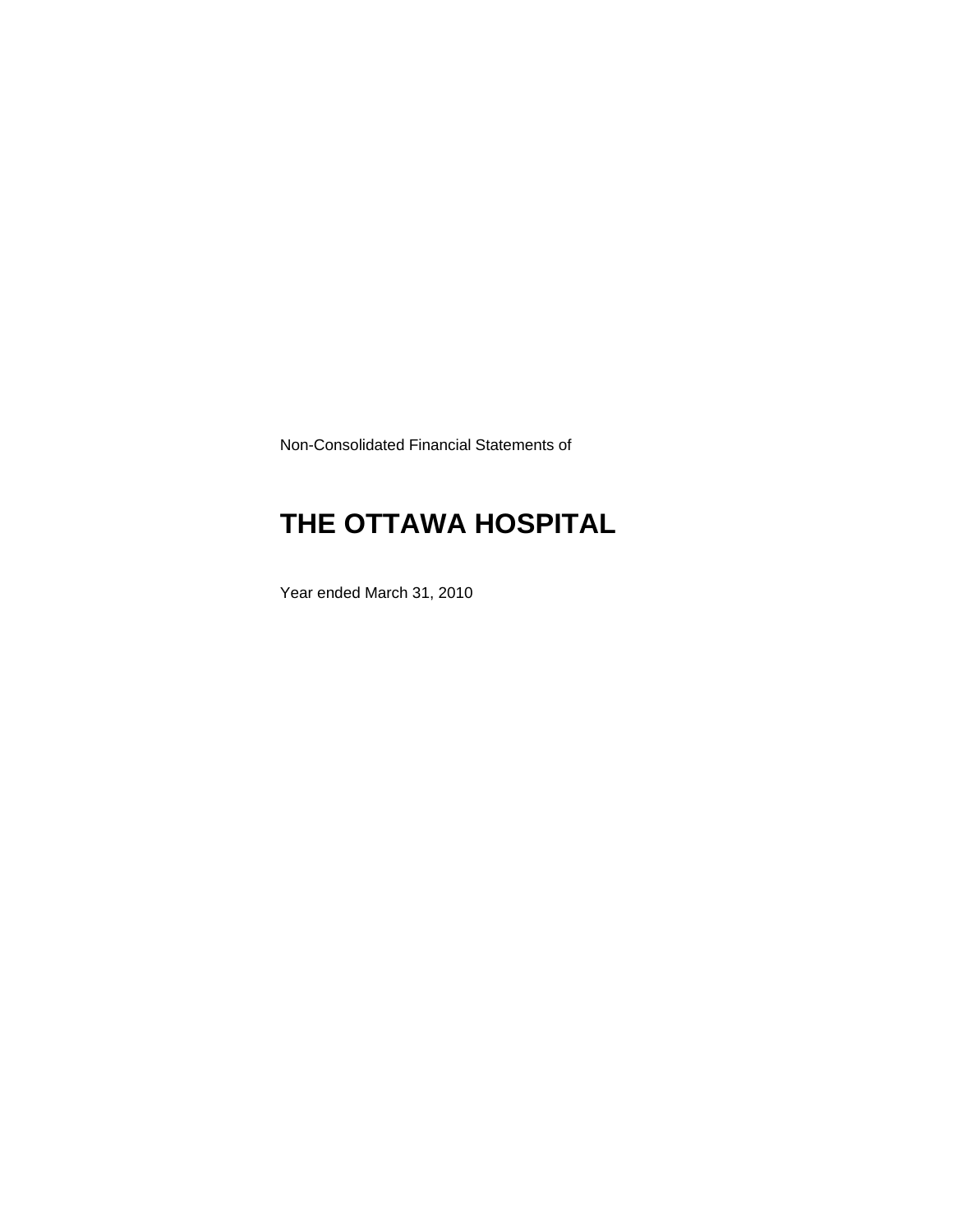

 160 Elgin Street Ottawa, ON K2P 2P8 Canada

**KPMG LLP** Telephone (613) 212-KPMG (5764)  **Chartered Accountants** Fax (613) 212-2896 Suite 2000 **Internet WWW.kpmg.ca** 

### **AUDITORS' REPORT TO THE BOARD OF GOVERNORS**

We have audited the non-consolidated statement of financial position of The Ottawa Hospital as at March 31, 2010 and the non-consolidated statements of operations, changes in net assets and cash flows for the year then ended. These non-consolidated financial statements have been prepared for reporting purposes to the Ministry of Health and Long-Term Care of Ontario. These non-consolidated financial statements are the responsibility of the Hospital's management. Our responsibility is to express an opinion on these non-consolidated financial statements based on our audit.

We conducted our audit in accordance with Canadian generally accepted auditing standards. Those standards require that we plan and perform an audit to obtain reasonable assurance whether the financial statements are free of material misstatement. An audit includes examining, on a test basis, evidence supporting the amounts and disclosures in the financial statements. An audit also includes assessing the accounting principles used and significant estimates made by management, as well as evaluating the overall financial statement presentation.

In our opinion, these non-consolidated financial statements present fairly, in all material respects, the financial position of the Hospital as at March 31, 2010 and the results of its operations and its cash flows for the year then ended in accordance with the basis of accounting described in note 1(a).

These non-consolidated financial statements, which have not been, and were not intended to be, prepared in accordance with Canadian generally accepted accounting principles since they have been prepared on a non-consolidated basis, are intended for reporting by the Hospital with the Ministry of Health and Long-Term Care of Ontario and may not be appropriate for any other purposes. These non-consolidated financial statements have been prepared in accordance with the basis of accounting described in note 1(a).

 $KPMS$  11P

Chartered Accountants, Licensed Public Accountants

Ottawa, Canada May 14, 2010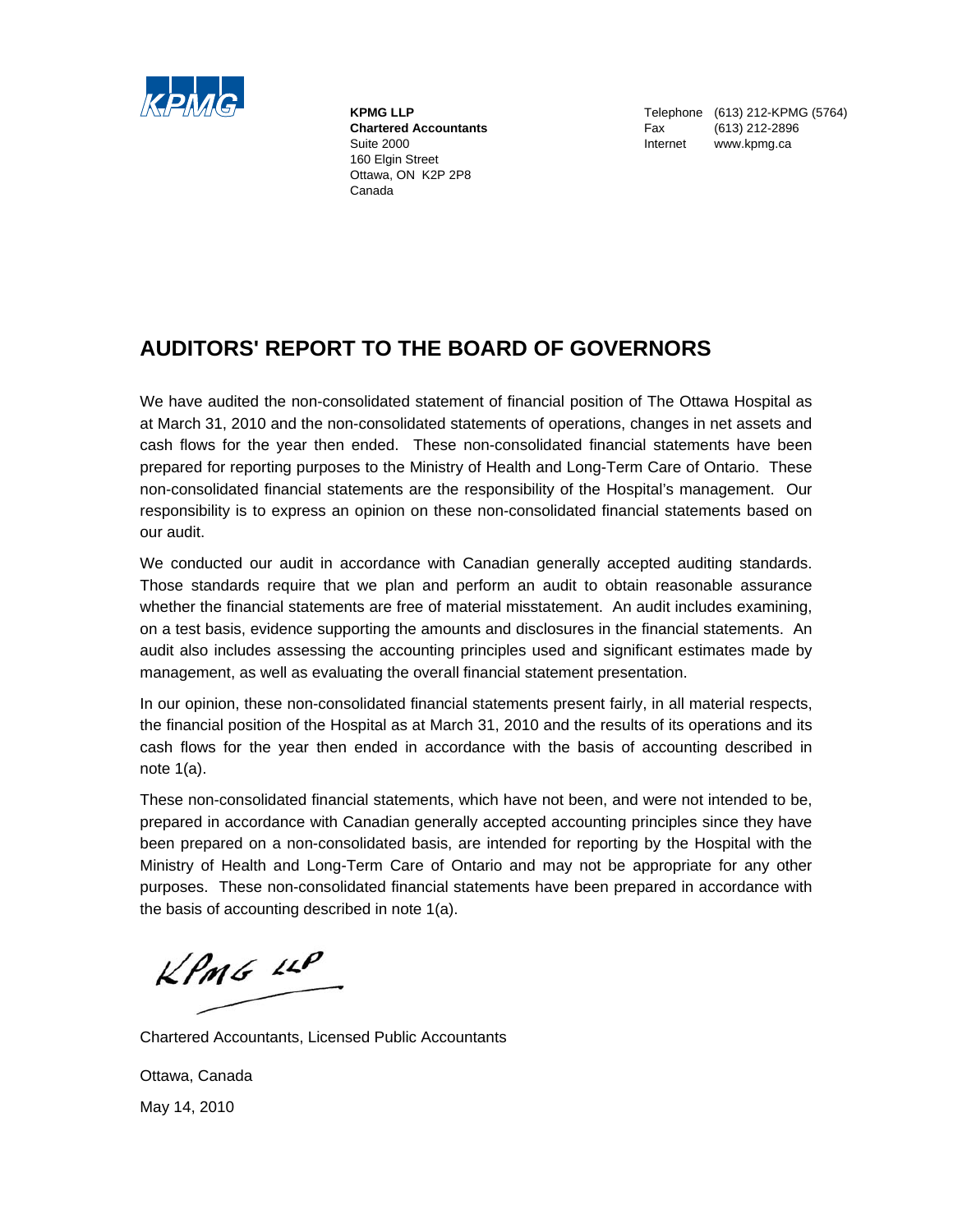Non-Consolidated Statement of Financial Position

March 31, 2010, with comparative figures for 2009 (In thousands of dollars)

|                                                                                                                 | 2010                                               | 2009                                            |
|-----------------------------------------------------------------------------------------------------------------|----------------------------------------------------|-------------------------------------------------|
| <b>Assets</b>                                                                                                   |                                                    |                                                 |
| Current assets:<br>Short term investments<br>Accounts receivable (note 3(a))<br>Inventories<br>Prepaid expenses | \$<br>1,308<br>48.084<br>10,696<br>5,035<br>65,123 | \$<br>860<br>38,143<br>9,623<br>4,509<br>53,135 |
| Capital grants receivable (note 3(b))                                                                           | 17,754                                             | 15,407                                          |
| Investments held for capital purchases (note 10(c))                                                             | 74,966                                             | 61,392                                          |
| Capital assets (note 4)                                                                                         | 516,777                                            | 451,832                                         |
| Receivable from Royal Ottawa Health Care Group - vested<br>benefits (note 5)                                    | 325                                                | 493                                             |
| Cash held in trust (note 8(a))                                                                                  | 25,544                                             | 22,822                                          |
|                                                                                                                 | \$<br>700,489                                      | \$<br>605,081                                   |

### Liabilities, Deferred Contributions and Net Assets

| \$<br>50,347  | \$ | 38,844    |
|---------------|----|-----------|
| 194,155       |    | 191,750   |
|               |    |           |
| 3,656         |    | 1,929     |
| 248,158       |    | 232,523   |
|               |    |           |
| 20.704        |    | 17,824    |
| 364,295       |    | 294,343   |
| 25,544        |    | 22,822    |
|               |    |           |
| 182,615       |    | 182,532   |
| (140,827)     |    | (144,963) |
| 41,788        |    | 37,569    |
|               |    |           |
| \$<br>700,489 | S  | 605,081   |
|               |    |           |

See accompanying notes to non-consolidated financial statements.

On behalf of the Board:

\_\_\_\_\_\_\_\_\_\_\_\_\_\_\_\_\_\_\_\_ Chairman

\_\_\_\_\_\_\_\_\_\_\_\_\_\_\_\_\_\_\_\_ President and CEO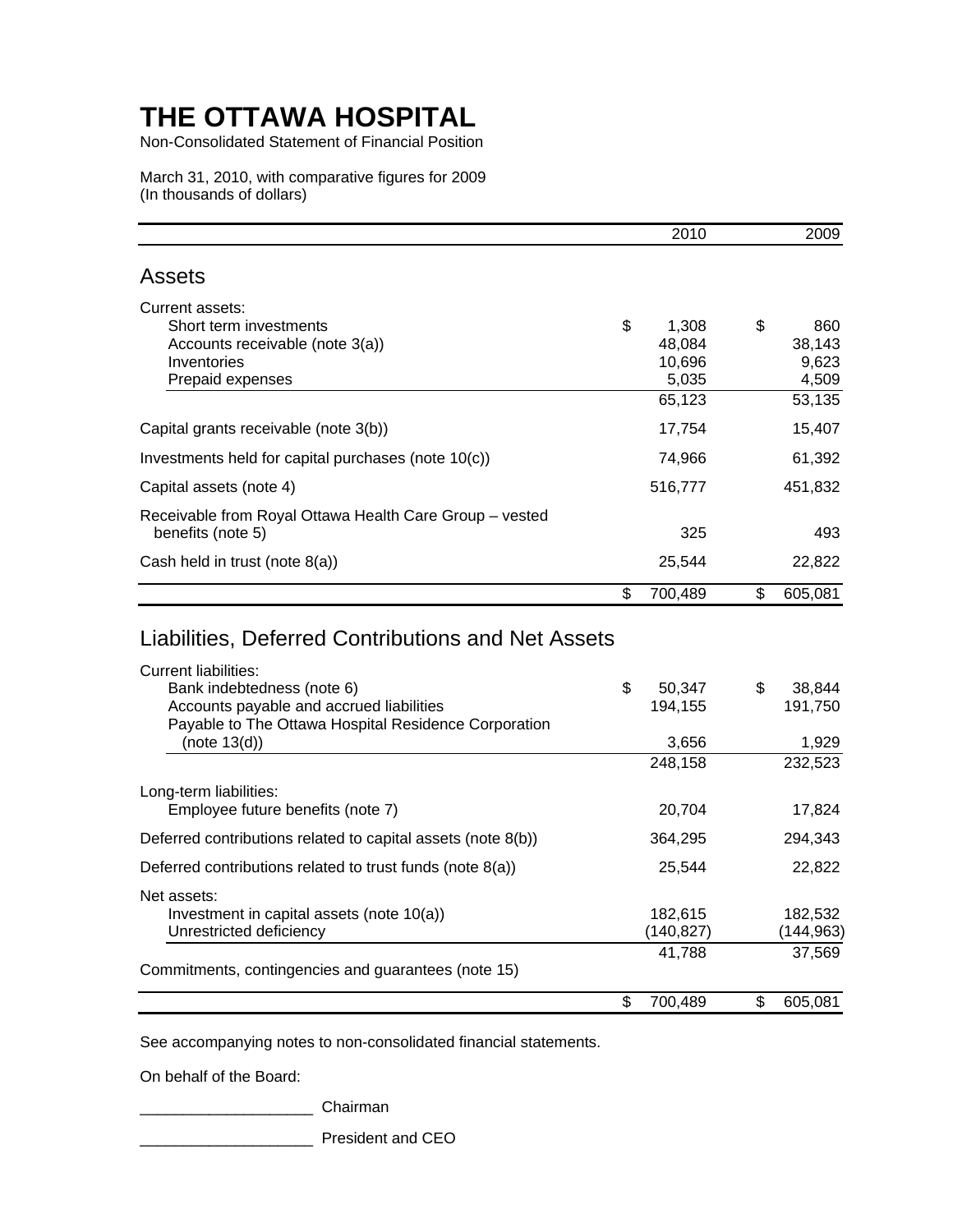Non-Consolidated Statement of Operations

Year ended March 31, 2010, with comparative figures for 2009 (In thousands of dollars)

|                                                         | 2010          | 2009          |
|---------------------------------------------------------|---------------|---------------|
| Revenue:                                                |               |               |
| Patient care:                                           |               |               |
| Ministry of Health and Long-Term Care                   | \$<br>784,166 | \$<br>742,756 |
| Other                                                   | 117,045       | 108,149       |
| Recoveries and other                                    | 40,145        | 40,245        |
| Other funding                                           | 13,441        | 14,436        |
| Marketed services                                       | 8,689         | 8,479         |
| Investment                                              | 388           | 1,298         |
| Amortization of deferred contributions related          |               |               |
| to equipment (note $8(b)$ )                             | 5,116         | 6,496         |
|                                                         | 968,990       | 921,859       |
| Expenses:                                               |               |               |
| Salaries and wages                                      | 513,980       | 479,255       |
| Employee benefits                                       | 130,703       | 119,539       |
| Supplies and other                                      | 117,241       | 118,651       |
| Medical staff remuneration                              | 72,638        | 68,535        |
| Drugs                                                   | 56,723        | 53,236        |
| Medical and surgical                                    | 51,578        | 53,541        |
| Interest on bank indebtedness                           | 41            | 152           |
| Amortization of equipment                               | 25,419        | 22,998        |
|                                                         | 968,323       | 915,907       |
| Excess of revenue over expenses before undernoted items | 667           | 5,952         |
| Parking revenues                                        | 14,434        | 14,075        |
| Parking expenses                                        | (3,950)       | (3,793)       |
| Amortization of deferred contributions related to       |               |               |
| buildings (note 8(b))                                   | 9,867         | 9,395         |
| Amortization of buildings and land improvements         | (16, 799)     | (17, 169)     |
|                                                         |               |               |
| Excess of revenue over expenses                         | \$<br>4,219   | \$<br>8,460   |

See accompanying notes to non-consolidated financial statements.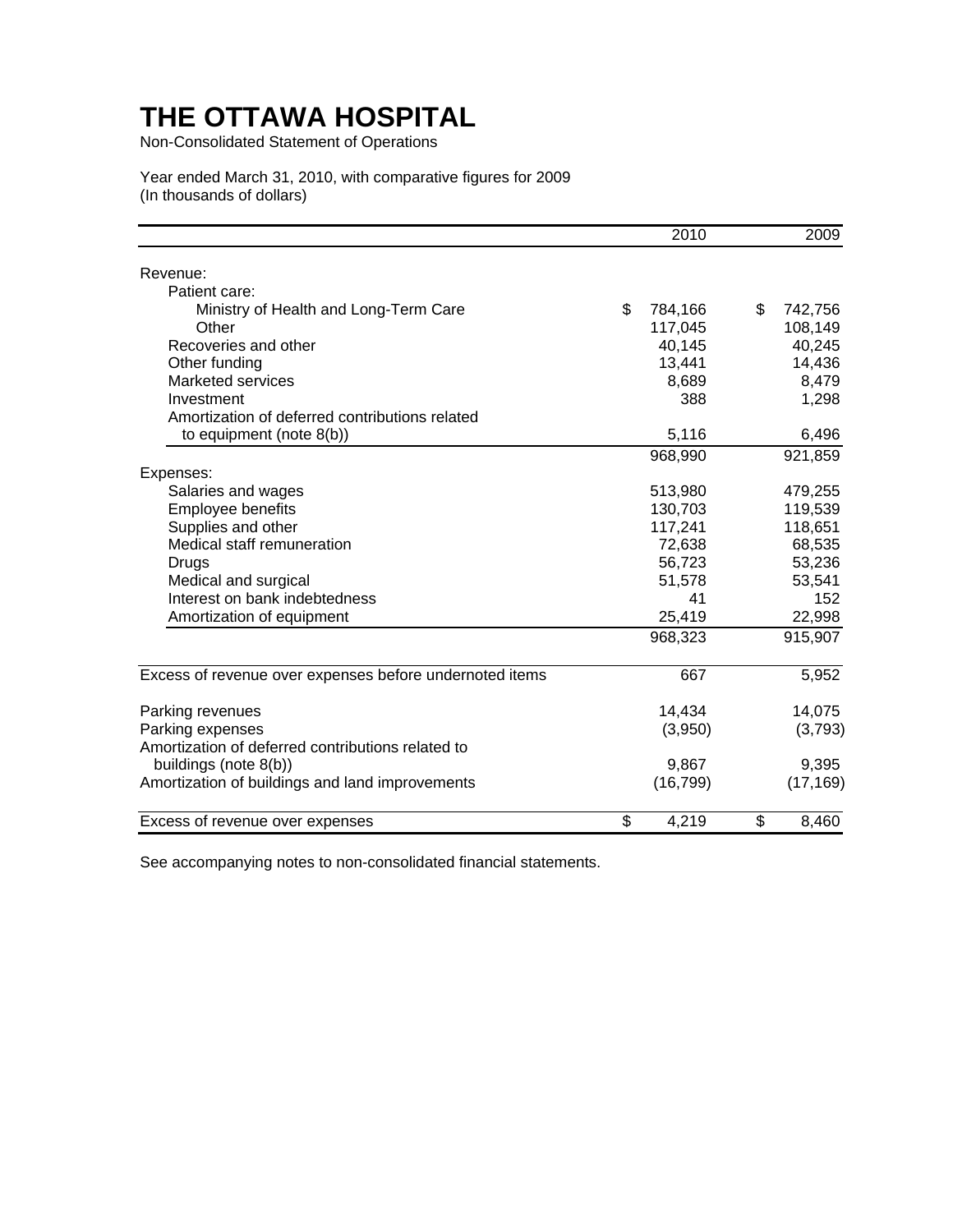Non-Consolidated Statement of Changes in Net Assets

Year ended March 31, 2010, with comparative figures for 2009 (In thousands of dollars)

|                                                            | Investment in               |                  |               |               |
|------------------------------------------------------------|-----------------------------|------------------|---------------|---------------|
|                                                            | capital assets<br>(note 10) | Unrestricted     | Total<br>2010 | Total<br>2009 |
| Balance, beginning of year                                 | \$<br>182,532               | \$<br>(144,963)  | \$<br>37,569  | \$<br>28,249  |
| Excess of revenue over expenses                            |                             | 4,219            | 4,219         | 8,460         |
| Change in unrealized gain on<br>short-term investments     |                             |                  |               | 860           |
| Net change in investment in<br>capital assets (note 10(b)) | 83                          | (83)             |               |               |
| Balance, end of year                                       | \$<br>182,615               | \$<br>(140, 827) | \$<br>41,788  | \$<br>37,569  |

See accompanying notes to non-consolidated financial statements.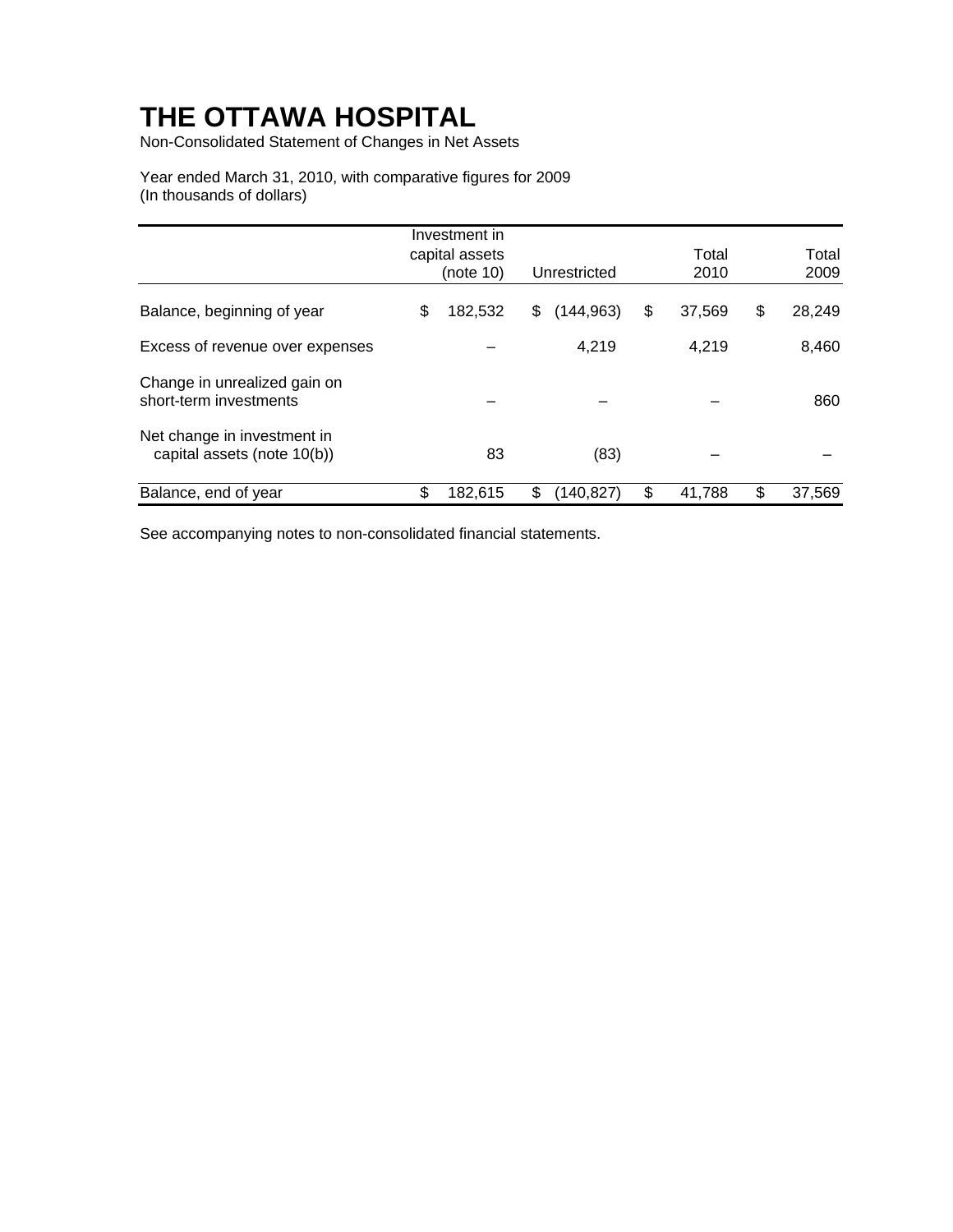Non-Consolidated Statement of Cash Flows

### Year ended March 31, 2010, with comparative figures for 2009 (In thousands of dollars)

|                                                           | 2010            | 2009            |
|-----------------------------------------------------------|-----------------|-----------------|
| Cash provided by (used for):                              |                 |                 |
| Operating activities:                                     |                 |                 |
| Excess of revenue over expenses                           | \$<br>4,219     | \$<br>8,460     |
| Items not involving cash:                                 |                 |                 |
| Amortization of capital assets                            | 42,218          | 40,167          |
| Amortization of deferred contributions                    |                 |                 |
| related to capital assets                                 | (14,983)        | (15, 891)       |
| Loss on disposal of assets                                | 56              |                 |
| Decrease in Royal Ottawa Health Care Group -              |                 |                 |
| Vested benefits                                           | 168             |                 |
| Net increase in employee future benefits (note 7)         | 2,880           | 1,865           |
| Net change in non-cash working capital (note 14)          | (12, 305)       | 12,361          |
|                                                           | 22,253          | 46,962          |
| Financing activities:                                     |                 |                 |
| Deferred contributions related to capital assets received | 84,935          | 40,408          |
| Increase in deferred contributions related to trust funds | 2,722           | 2,594           |
| Increase (decrease) in payable to The Ottawa Hospital     |                 |                 |
| <b>Residence Corporation</b>                              | 1,727           | (460)           |
| Proceeds on disposal of equipment                         | 96              |                 |
|                                                           | 89,480          | 42,542          |
| Investing activities:                                     |                 |                 |
| Purchase of capital assets                                | (107, 315)      | (57, 197)       |
| Net increase in capital grants receivable                 | (2, 347)        | (1,908)         |
| Net increase in investments                               | (13, 574)       | (17, 933)       |
|                                                           | (123, 236)      | (77, 038)       |
| Net decrease (increase) in bank indebtedness              | (11,503)        | 12,466          |
|                                                           |                 |                 |
| Bank indebtedness, beginning of year                      | (38, 844)       | (51, 310)       |
| Bank indebtedness, end of year                            | \$<br>(50, 347) | \$<br>(38, 844) |

See accompanying notes to non-consolidated financial statements.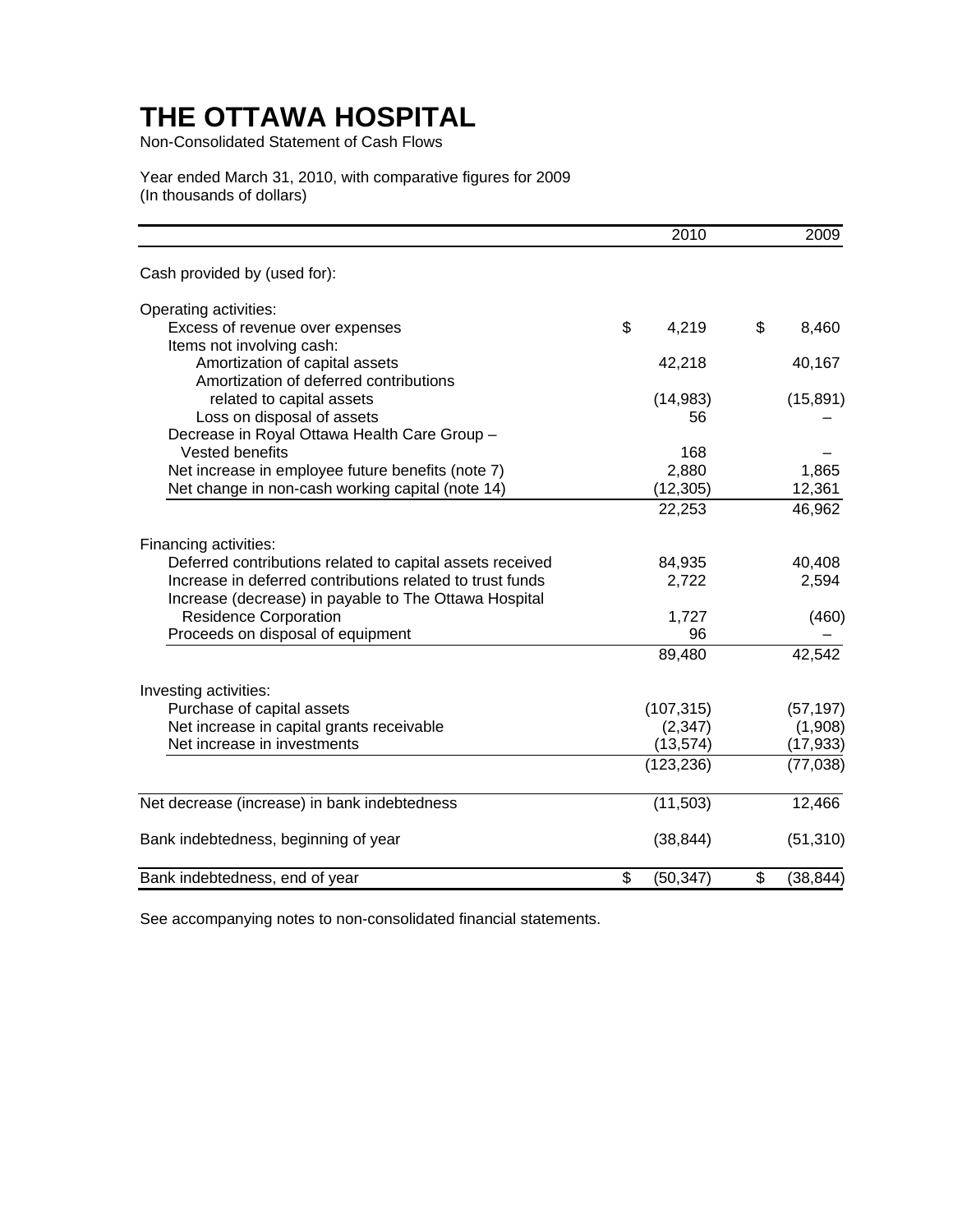Notes to Non-Consolidated Financial Statements

Year ended March 31, 2010 (In thousands of dollars)

> The Ottawa Hospital (the "Hospital") is an academic health sciences centre and is principally involved in providing health care services to the City of Ottawa. The Hospital is a registered charity under the Income Tax Act and accordingly is exempt from income taxes.

#### **1. Significant accounting policies:**

The non-consolidated financial statements have been prepared by management in accordance with Canadian generally accepted accounting principles.

(a) Basis of presentation:

These financial statements do not include the assets, liabilities or operations of the University of Ottawa Heart Institute, a controlled entity, and The Ottawa Hospital Residence Corporation, a controlled entity, nor the following entities where the Hospital has an economic interest including; The Ottawa Hospital Foundation, Ottawa Hospital Research Institute, its auxiliaries, Hospital Food Services – Ontario Inc., Ottawa Regional Hospital Linen Services Incorporated and Eastern Ontario Regional Laboratory Association Inc.

(b) Revenue recognition:

The Hospital follows the deferral method of accounting for contributions.

Under the Health Insurance Act and Regulations thereto, the Hospital is funded, primarily by the Province of Ontario, in accordance with budget arrangements established by the Ministry of Health and Long-Term Care. Operating grants are recorded as revenue in the period to which they relate. Grants approved but not received at the end of an accounting period are accrued. Where a portion of a grant relates to a future period, it is deferred and recognized in that subsequent period.

The Hospital receives funding for operations for certain programs from the Ministry of Health and Long-Term Care of Ontario. The final amount of operating revenue recorded cannot be determined until the Ministry of Health and Long-Term Care of Ontario has reviewed the Hospital's financial and statistical returns for the year. Any adjustments arising from the Ministry of Health and Long-Term Care of Ontario review is recorded in the period in which the adjustment is made.

Unrestricted contributions are recognized as revenue when received or receivable if the amount to be received can be reasonably estimated and collection is reasonably assured.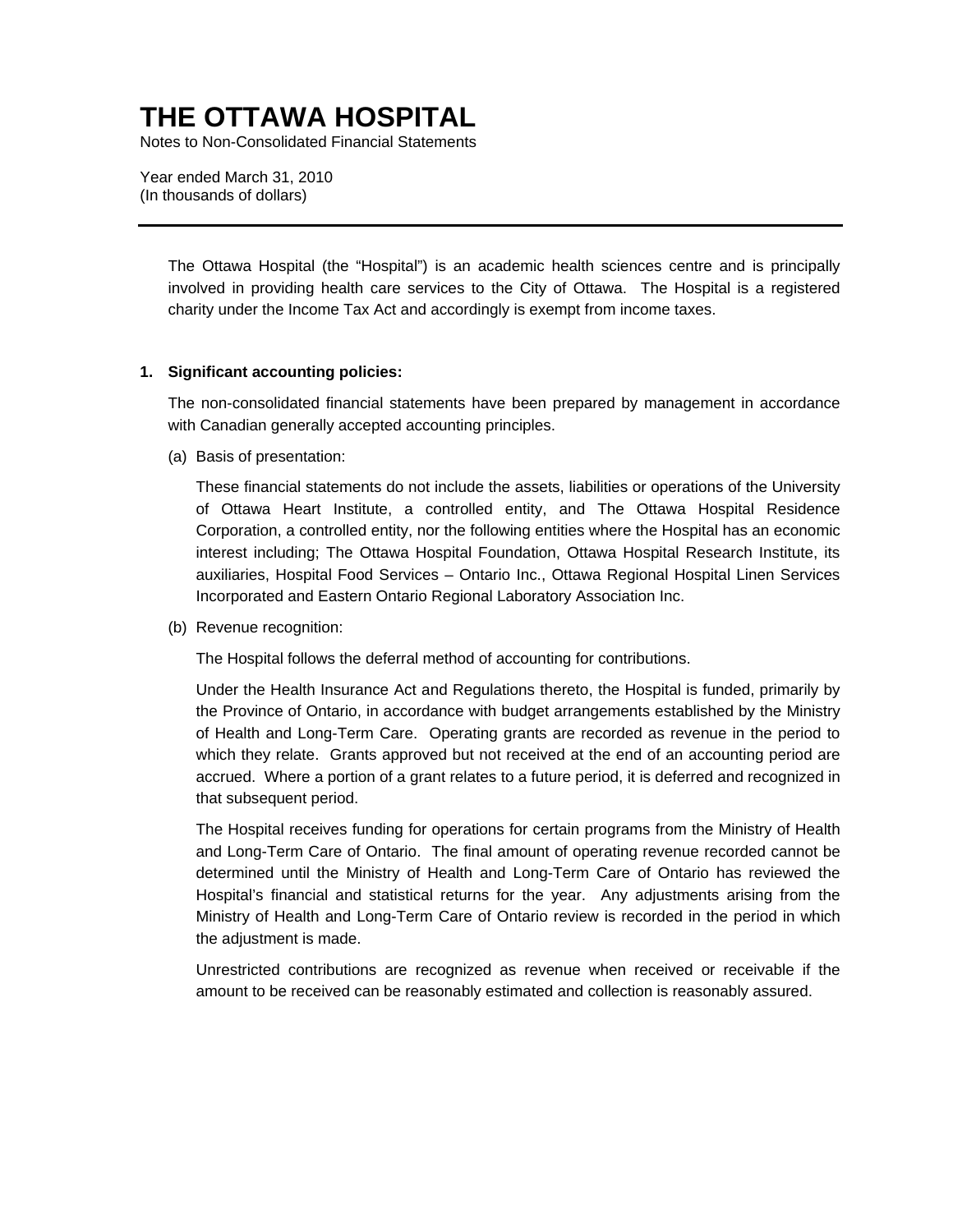Notes to Non-Consolidated Financial Statements, page 2

Year ended March 31, 2010 (In thousands of dollars)

### **1. Significant accounting policies (continued):**

(b) Revenue recognition (continued):

Externally restricted contributions are recognized as revenue in the year when the conditions for the restriction have been met. Contributions restricted for the purchase of capital assets are deferred and amortized into revenue on a straight-line basis, at a rate corresponding with the amortization rate for the related capital assets.

Revenue from the Provincial Insurance Plan and marketed services is recognized when the goods are sold or the service is provided.

(c) Contributed services:

A substantial number of volunteers contribute a significant amount of their time each year. Because of the difficulty of determining the fair value, contributed services are not recognized in the non-consolidated financial statements.

(d) Inventories:

Inventories are recorded on a first in first out basis and are valued at lower of cost and net realizable value.

(e) Short-term investments and investments:

Investments are designated as available-for-sale and are recorded at fair value. Transaction costs related to the acquisition of investments are recorded against investment income. Sales and purchases of investments are recorded on the settlement date.

Fair value is determined at quoted market prices. The calculation of fair value is based upon market conditions at a specific point in time and may not be reflective of future fair value.

(f) Capital assets:

Purchased capital assets, other than minor equipment, are recorded at cost. Assets acquired under capital leases are initially recorded at the present value of future minimum lease payments and amortized over the estimated life of the assets. When a capital asset no longer contributes to the Hospital's ability to provide services, its carrying amount is written down to its residual value.

Minor equipment replacements are expensed in the year of replacement. Construction in progress is not amortized until the project is complete and the facilities come into use. Capital assets are amortized on a straight-line basis over their expected useful lives at rates varying from 2% to 30% per annum.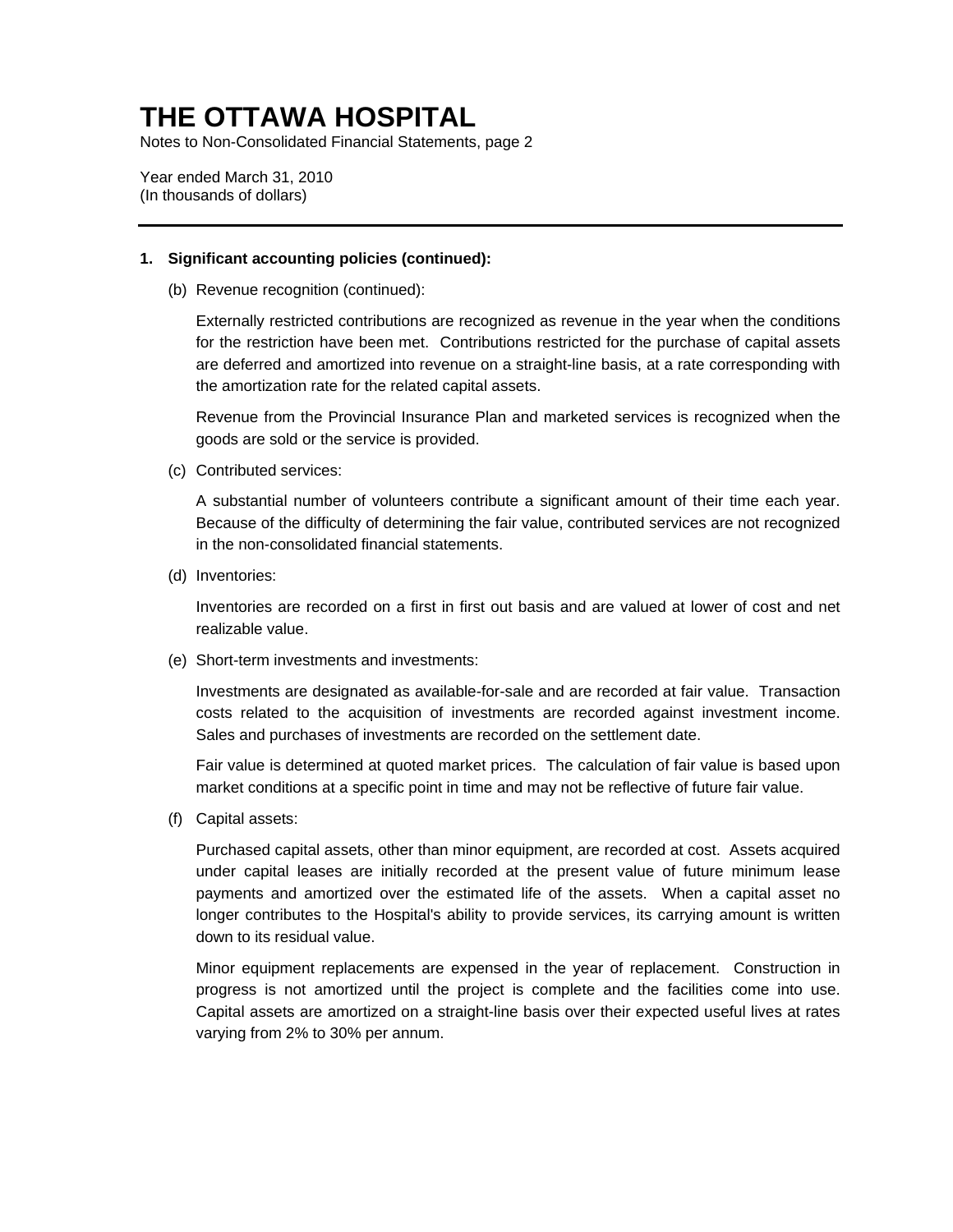Notes to Non-Consolidated Financial Statements, page 3

Year ended March 31, 2010 (In thousands of dollars)

### **1. Significant accounting policies (continued):**

(g) Deferred contributions related to trust funds:

The Hospital holds resources and makes disbursements on behalf of various unrelated individuals or groups. The Hospital has no discretion over such transactions. Resources received in connection with such trust fund transactions are reported as liabilities not revenue and subsequent distributions are reported as decreases to the liability.

(h) Employee benefit plans:

The Hospital accrues its obligations for employee benefit plans. The cost of non-pension post-retirement and post-employment benefits earned by employees is actuarially determined using the projected benefit method pro-rated on service and management's best estimate of retirement ages of employees and expected heath care costs.

Adjustments arising from plan amendments, including past service costs, are amortized on a straight-line basis over the average remaining service period of employees active at the date of the amendment. The excess of the net actuarial gain or loss over 10% of the benefit obligation is amortized over the average remaining service period of the active employees.

The Hospital is an employer member of the Hospitals of Ontario Pension Plan, which is a multi-employer, defined benefit pension plan. The Hospital has adopted defined contribution plan accounting principles for this Plan because insufficient information is available to apply defined benefit plan accounting principles.

(i) Use of estimates:

The preparation of financial statements in conformity with Canadian generally accepted accounting principles requires management to make estimates and assumptions that affect the reported amounts of assets and liabilities and disclosure of contingent assets and liabilities at the date of the non-consolidated financial statements and the reported amounts of revenues and expenses during the period. Actual results could differ from these estimates. These estimates are reviewed periodically and, as adjustments become necessary, they are reported in the periods in which they become known. Significant areas requiring management's estimate include the evaluation of accounts receivable and inventories, and management's estimates used to develop actuarial assumptions with respect to employee future benefits, and management's estimates used to determine certain payroll related accrued liabilities.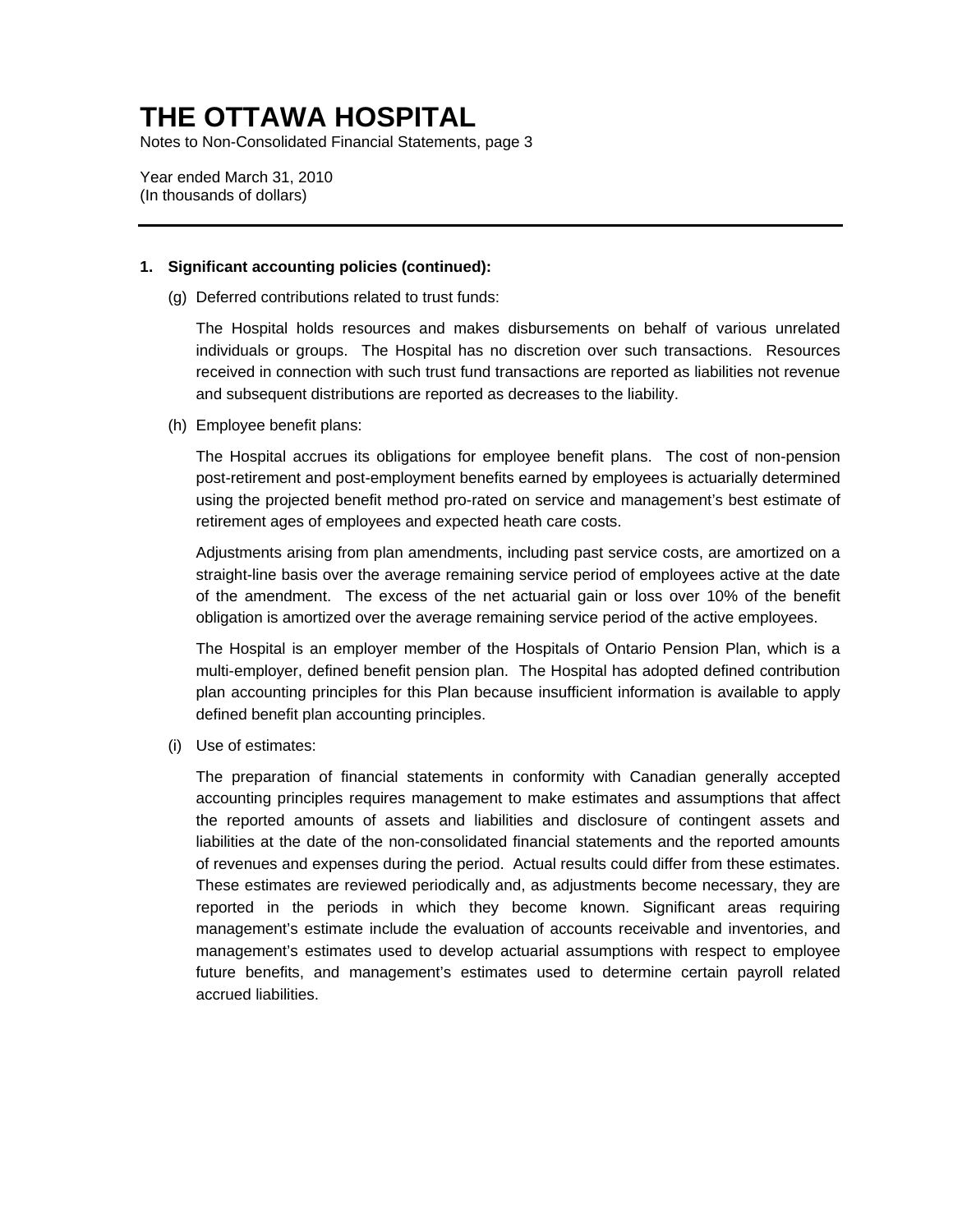Notes to Non-Consolidated Financial Statements, page 4

Year ended March 31, 2010 (In thousands of dollars)

### **2. Adoption of new accounting standards:**

(a) *Amendments to Accounting Standards that Apply Only to Not-For-Profit Organizations*

Effective April 1, 2009, the Hospital adopted the Canadian Institute of Chartered Accountants ("CICA") amendments to the 4400 Sections of the CICA Handbook. These amendments eliminate the requirement to show net assets invested in capital assets as a separate component of net assets, clarify the requirement for revenue and expenses to be presented on a gross basis when the not-for-profit organization is acting as principal and requires a statement of cash flows. Adoption of these recommendations had no significant impact on the financial statements for the year ended March 31, 2010, with the exception of the requirement to present parking revenues and expenses on a gross basis.

(b) *Amendments to Section 1000, Financial Statement Concepts*

Effective April 1, 2009, the Hospital adopted the CICA amendments to Section 1000 of the CICA Handbook. These amendments clarified the criteria for recognition of an asset or liability, removing the ability to recognize assets or liabilities solely on the basis of matching of revenue and expense items. Adoption of these recommendations had no effect on the financial statements for the year ended March 31, 2010.

### (c) Disclosure of Allocated Expenses by Not-for-Profit Organizations

Effective April 1, 2009, the Hospital adopted the CICA Handbook Section 4470, *Disclosure of Allocated Expenses by Not-for-Profit Organizations* which establishes disclosure standards for entities that choose to report their expenses by function and allocate expenses between functions. Adoption of this standard had no effect on the financial statements for the year ended March 31, 2010.

### **3. Accounts and capital grants receivable:**

(a) Accounts receivable:

|                                                                                                                                  |     | 2010                    |   | 2009                  |
|----------------------------------------------------------------------------------------------------------------------------------|-----|-------------------------|---|-----------------------|
| Accounts receivable from patients<br>University of Ottawa Heart Institute (note 13(e))                                           | \$  | 27,894<br>8,529         | S | 25,013<br>5,673       |
| Eastern Ontario Regional Laboratory<br>Association Inc. (note 13(g))<br>Ottawa Hospital Research Institute (note 13(b))<br>Other |     | (210)<br>6,018<br>9,066 |   | 137<br>1,033<br>9,582 |
|                                                                                                                                  |     | 51,297                  |   | 41,438                |
| Less allowance for doubtful accounts                                                                                             |     | 3,213                   |   | 3,295                 |
|                                                                                                                                  | \$. | 48,084                  |   | 38,143                |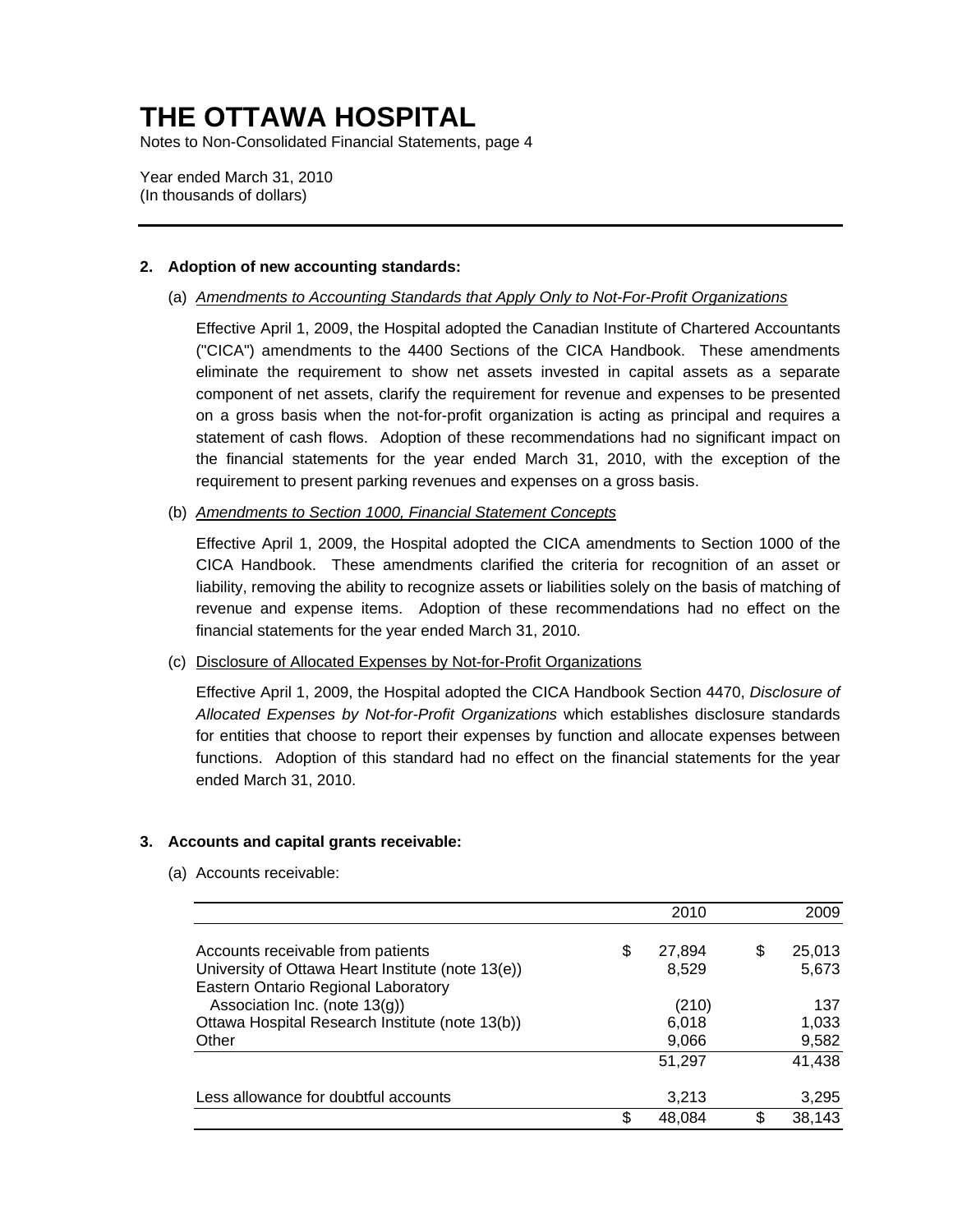Notes to Non-Consolidated Financial Statements, page 5

Year ended March 31, 2010 (In thousands of dollars)

### **3. Accounts and capital grants receivable (continued):**

(b) Capital grants receivable:

Capital grants receivable relate to grants restricted in use for capital asset acquisitions or projects, which have been approved by the funder and are receivable by the Hospital at yearend. These amounts have also been included in deferred contributions related to capital assets.

|                                                                                    |    | 2010           | 2009   |
|------------------------------------------------------------------------------------|----|----------------|--------|
| The Ottawa Hospital Foundation (note 13(a))<br>Eastern Ontario Regional Laboratory | \$ | 8,028          | 6,667  |
| Association Inc. (note 13(g))<br>University of Ottawa                              |    | 7,834<br>1,496 | 8,708  |
| Ministry of Health and Long-Term Care                                              |    | 427            |        |
| Other                                                                              |    | (31)           | 32     |
|                                                                                    | S. | 17.754         | 15.407 |

### **4. Capital assets:**

|                            |             |     |              | 2010          | 2009          |
|----------------------------|-------------|-----|--------------|---------------|---------------|
|                            |             |     | Accumulated  | Net book      | Net book      |
|                            | Cost        |     | amortization | value         | value         |
| Land                       | \$<br>1,618 | \$  |              | \$<br>1,618   | \$<br>1,618   |
| Land improvements          | 5,335       |     | 5,100        | 235           | 288           |
| <b>Buildings</b>           | 486,789     |     | 184,667      | 302,122       | 313,829       |
| Building service equipment | 94,204      |     | 65,636       | 28,568        | 32,357        |
| Major equipment            | 483,043     |     | 409,592      | 73.451        | 71,512        |
| Construction-in-progress   | 110,783     |     |              | 110,783       | 32,228        |
|                            | \$1,181,772 | \$. | 664,995      | \$<br>516,777 | \$<br>451,832 |

Cost and accumulated amortization of capital assets at March 31, 2009 amounted to \$1,075,250 and \$623,418 respectively.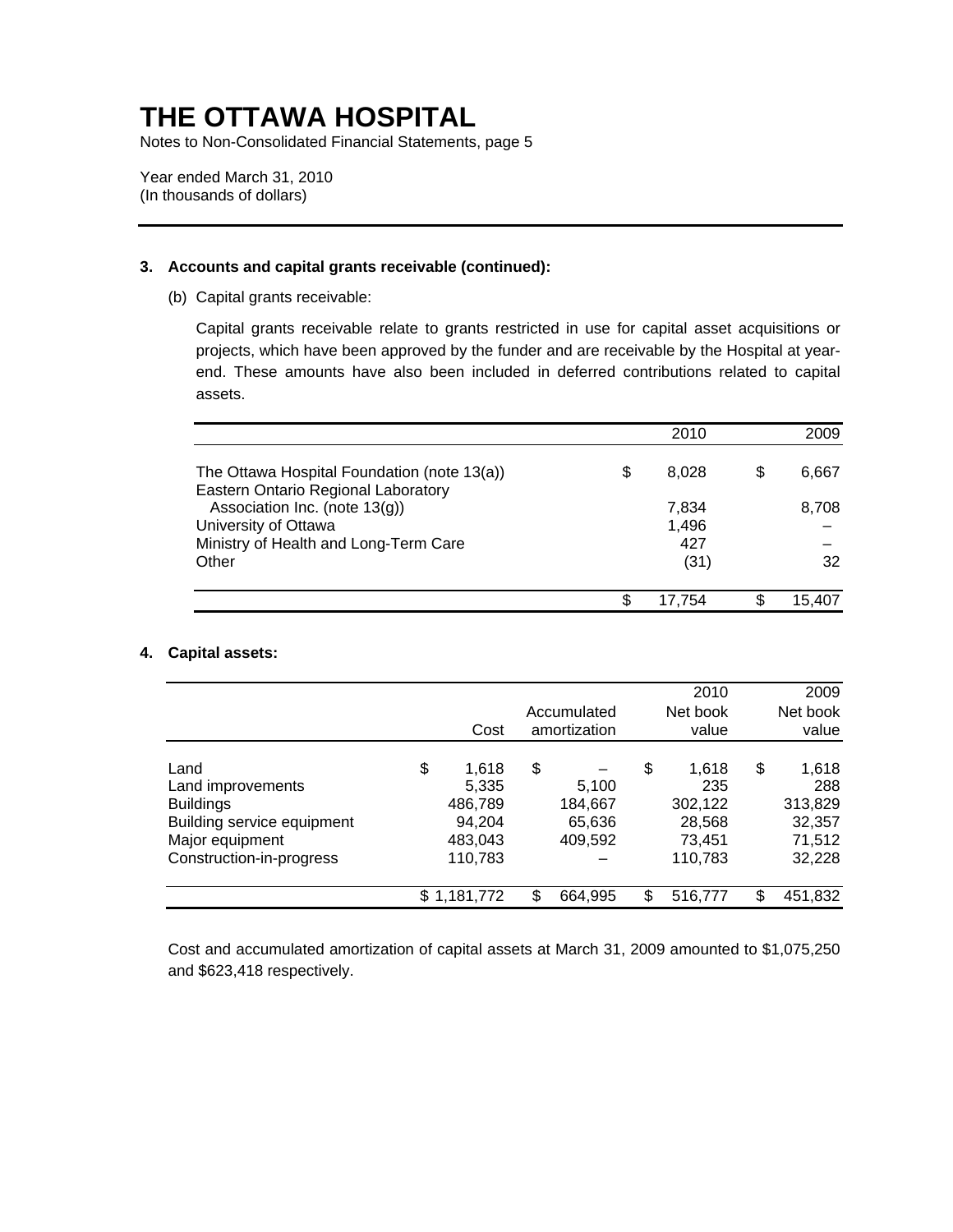Notes to Non-Consolidated Financial Statements, page 6

Year ended March 31, 2010 (In thousands of dollars)

#### **5. Receivable from Royal Ottawa Health Care Group – vested benefits:**

Under the agreement transferring The Rehabilitation Centre to the Hospital, the Royal Ottawa Health Care Group ("ROHCG") will reimburse the Hospital for the employee future benefits liability relating to transferred employees based on the actuarial valuation completed as at March 31, 2001. The amount receivable by the Hospital from ROHCG for vested benefits is \$325.

#### **6. Bank indebtedness:**

The Hospital has an available line of credit of \$24,000 with its corporate bankers, of which no amount was drawn against at March 31, 2010 (2009 - \$Nil). This line of credit is unsecured and bears interest at prime. The Hospital also had an overdraft of \$50,347 (2009 - \$38,844) that was covered by the capital cash account.

#### **7. Employee future benefits:**

The Hospital provides extended health care and dental insurance benefits to certain of its employees and extends this coverage to the post-retirement period. The most recent actuarial valuation of employee future benefits was completed as at April 1, 2009.

At March 31, the Hospital's employee future benefits accrued liability and accrued benefit obligation is as follows:

|                                |    | 2010      | 2009         |
|--------------------------------|----|-----------|--------------|
| Accrued benefit obligation     | \$ | 34.916    | \$<br>21,372 |
| Unamortized past service costs |    | (1,707)   | (1,962)      |
| Unamortized experience losses  |    | (12, 505) | (1,586)      |
| <b>Accrued liability</b>       | S  | 20,704    | 17,824       |

Similar to most post-employment benefit plans (other than pension) in Canada, the Hospital's plan is not pre-funded, resulting in a plan deficit equal to the accrued benefit obligation.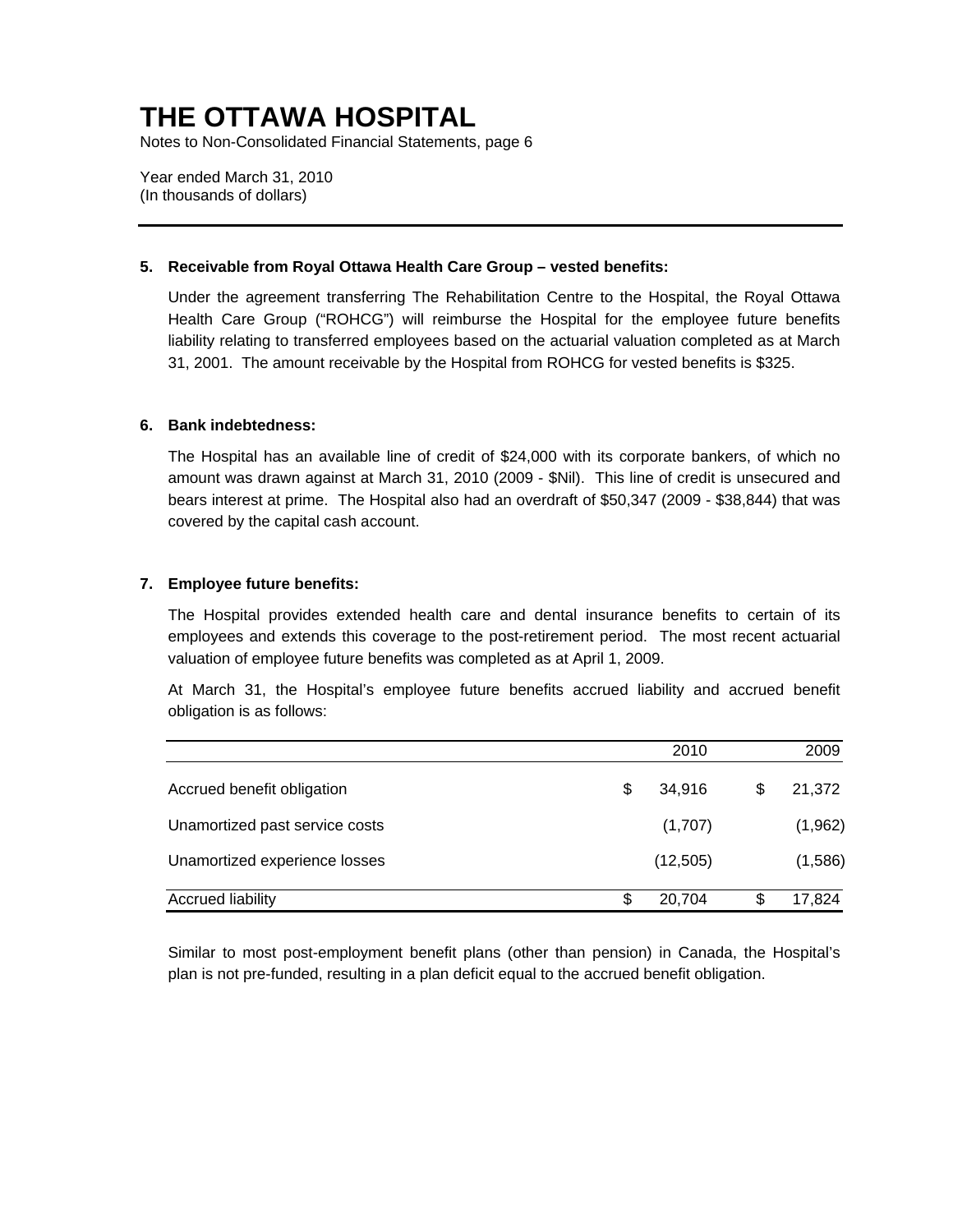Notes to Non-Consolidated Financial Statements, page 7

Year ended March 31, 2010 (In thousands of dollars)

### **7. Employee future benefits (continued):**

The significant actuarial assumptions adopted in estimating the Hospital's accrued benefit obligations are as follows:

|                                                               | 2010     | 2009     |
|---------------------------------------------------------------|----------|----------|
|                                                               |          |          |
| Discount rate to determine accrued benefit obligation         | 7.75%    | 5.75%    |
| Dental cost increases                                         | $6.00\%$ | $6.00\%$ |
| Extended healthcare cost escalations, 7.5% in 2011 decreasing |          |          |
| by 0.5% per annum to an ultimate rate of 5.0% thereafter      | 7.50%    | 9.00%    |
| Expected average remaining service life of employees          | 15 years | 15 years |

Included in the statement of operations is an amount of \$2,880 (2009 - \$1,865) regarding employee future benefits. This amount is comprised of:

|                                                       |    | 2010  | 2009  |
|-------------------------------------------------------|----|-------|-------|
| Additional benefit expense                            | \$ | 3.459 | 2,399 |
| Benefit payments made by the Hospital during the year |    | (579) | (534) |
|                                                       | S  | 2,880 | 1,865 |

Health care sensitivity analysis:

Assumed health care cost trend rates have a significant effect on the amounts reported for the health and dental care plans. A 1% change in assumed health and dental care cost trend rates would have the following effects for 2010.

|                                                | Increase     | Decrease |              |  |
|------------------------------------------------|--------------|----------|--------------|--|
| Net benefit cost<br>Accrued benefit obligation | 352<br>3.307 |          | 297<br>2,858 |  |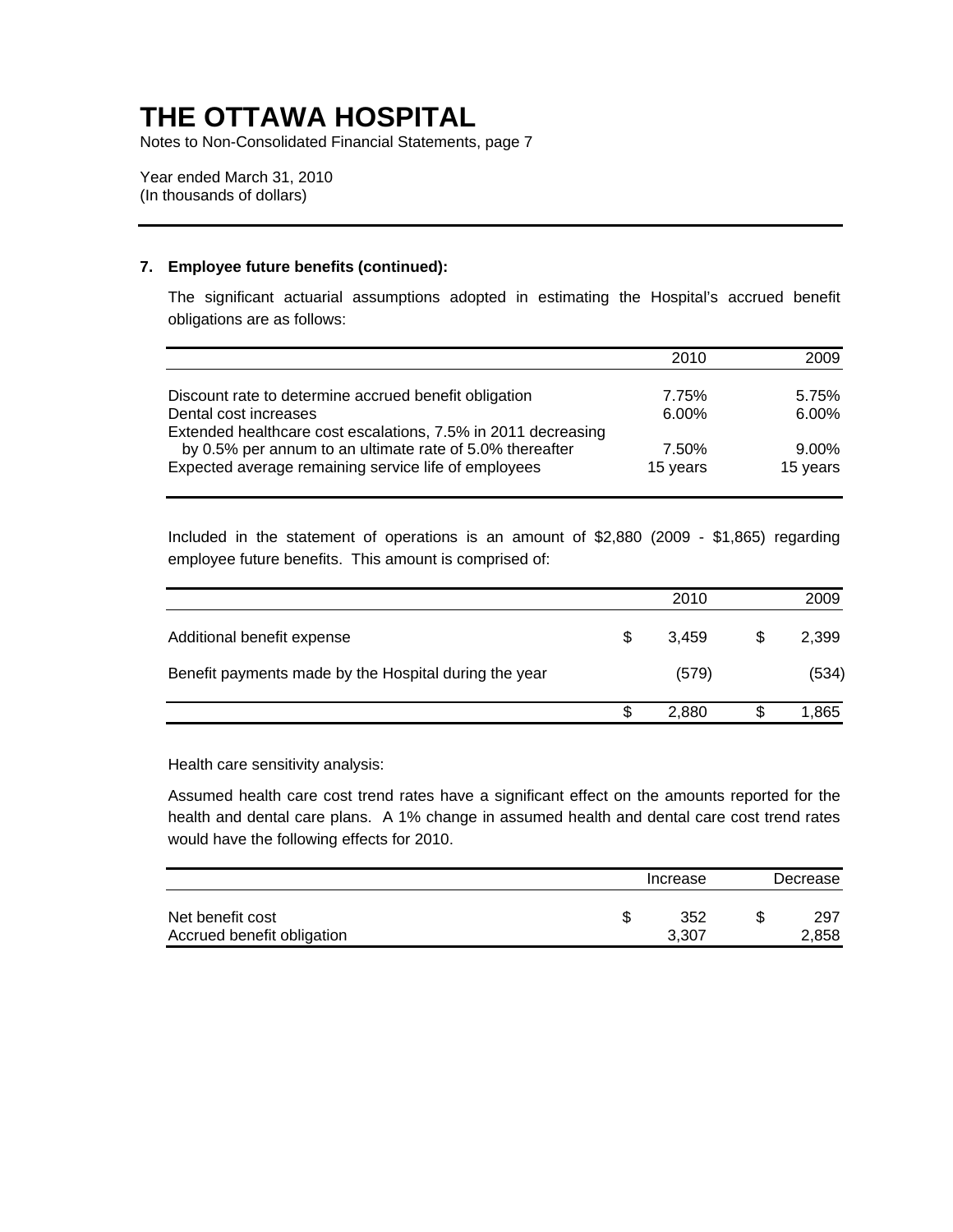Notes to Non-Consolidated Financial Statements, page 8

Year ended March 31, 2010 (In thousands of dollars)

### **8. Deferred contributions:**

(a) Related to trust funds:

Deferred contributions related to trust funds represent the aggregate balance of funds held in trust for third parties. The changes in the deferred balance for the period are as follows:

|                                                                               | 2010         |   | 2009          |
|-------------------------------------------------------------------------------|--------------|---|---------------|
| Balance, beginning of year                                                    | 22.822       |   | 20,228        |
| Add contributions received during the year<br>Interest earned during the year | 13,998<br>30 |   | 12,867<br>571 |
| Less disbursements made during the year                                       | (11,306)     |   | (10, 844)     |
| Balance, end of year                                                          | \$<br>25.544 | S | 22,822        |

### (b) Related to capital assets:

Deferred capital contributions related to capital assets represent the unamortized amount and unspent amount of donations and grants received for the purchase of capital assets. The amortization of capital contributions is recorded as revenue in the statement of operations.

The changes in the deferred balance for the year are as follows:

|                                            |   | 2010     |   | 2009     |
|--------------------------------------------|---|----------|---|----------|
| Balance, beginning of year                 | S | 294.343  | S | 269,826  |
| Add contributions received during the year |   | 84,935   |   | 40,408   |
| Less amounts amortized for equipment       |   | (5, 116) |   | (6, 496) |
| Less amounts amortized for buildings       |   | (9,867)  |   | (9, 395) |
|                                            |   | 364,295  |   | 294,343  |

The balance of unamortized and unspent capital contributions consists of the following:

|                                                                    |   | 2010              | 2009              |
|--------------------------------------------------------------------|---|-------------------|-------------------|
| Unamortized capital contributions<br>Unspent capital contributions | S | 334,162<br>30,133 | 269,300<br>25,043 |
|                                                                    |   | 364.295           | 294,343           |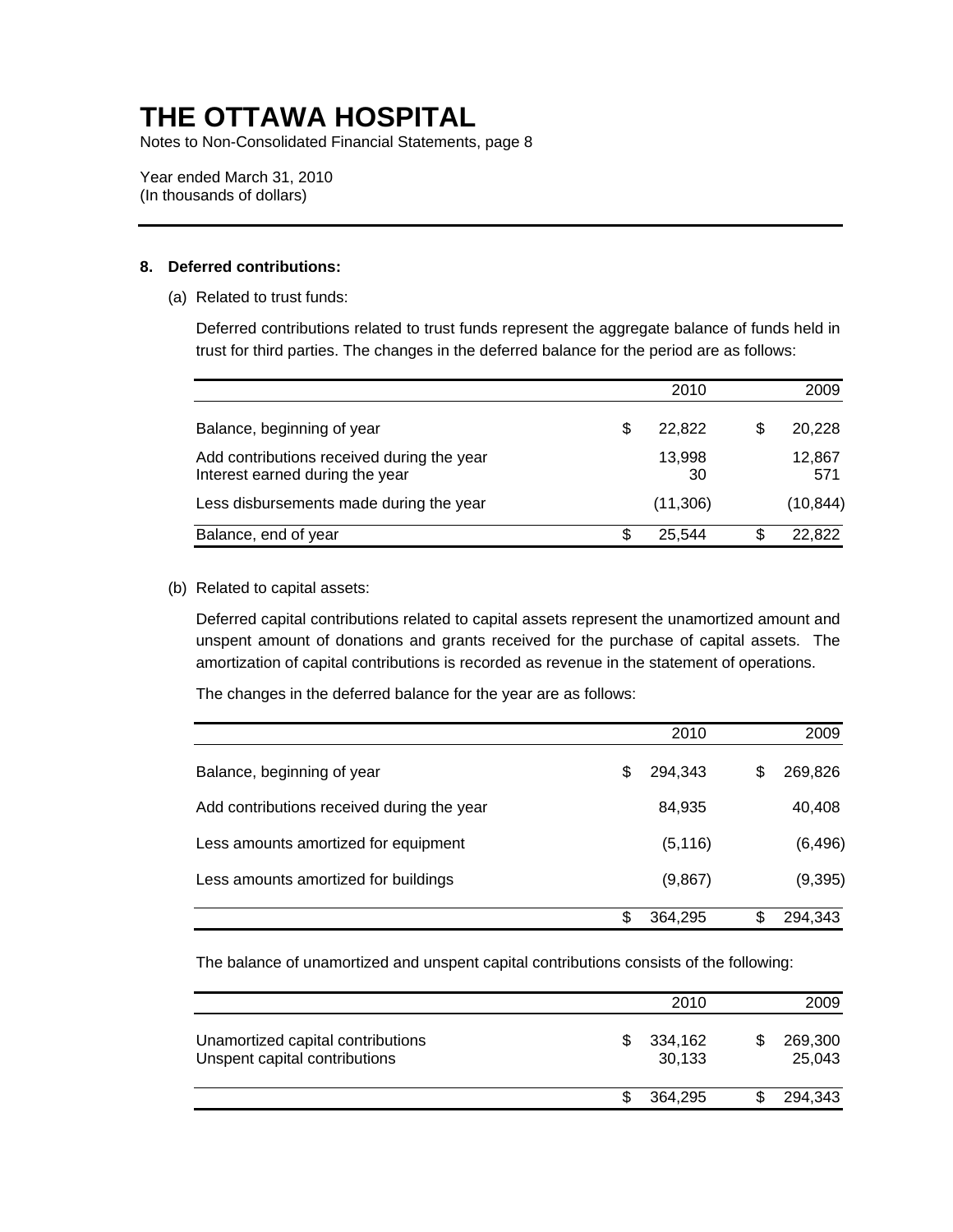Notes to Non-Consolidated Financial Statements, page 9

Year ended March 31, 2010 (In thousands of dollars)

#### **9. Capital disclosures:**

The Hospital defines capital as its unrestricted net assets and its net assets invested in capital assets. The Hospital currently has an accumulated deficiency of net assets due to past operations. As profitable operations are achieved, this deficiency of net assets will be reduced. Once the deficiency in net assets is eliminated, the object of the Hospital with respect to its unrestricted net assets is to fund future operations. The purpose of the net assets invested in capital assets is to fund the past acquisition of capital assets required for operational purposes.

The Hospital is not subject to externally imposed capital requirements and its overall strategy with respect to capital remains unchanged from the year ended March 31, 2009.

#### **10. Investment in capital assets:**

(a) Investment in capital assets is calculated as follows:

|                                                                 |   | 2010    | 2009    |
|-----------------------------------------------------------------|---|---------|---------|
| Capital assets<br>Amounts financed by:                          | S | 516,777 | 451,832 |
| Deferred contributions related to capital assets<br>(note 9(b)) |   | 334,162 | 269,300 |
|                                                                 |   | 182.615 | 182,532 |

(b) Net change in investment in capital assets is calculated as follows:

|                                                                                                                                                                                                        | 2010                                       |   | 2009                |
|--------------------------------------------------------------------------------------------------------------------------------------------------------------------------------------------------------|--------------------------------------------|---|---------------------|
| Purchase of capital assets<br>Amounts funded by deferred contributions<br>Proceeds on disposal of equipment<br>Loss on disposal of capital assets<br>Amortization of deferred contributions related to | \$<br>107,315<br>(79, 845)<br>(96)<br>(56) | S | 57,197<br>(32, 758) |
| capital assets<br>Amortization of capital assets                                                                                                                                                       | 14,983<br>(42, 218)                        |   | 15.891<br>(40, 167) |
|                                                                                                                                                                                                        | 83                                         |   | 163                 |

(c) Investment held for capital purposes relates to funding received and restricted for the purpose of capital expenditures. The funds are held with the Hospital's bank and are classified as long term as the associated cash outflow is not expected to occur within one year.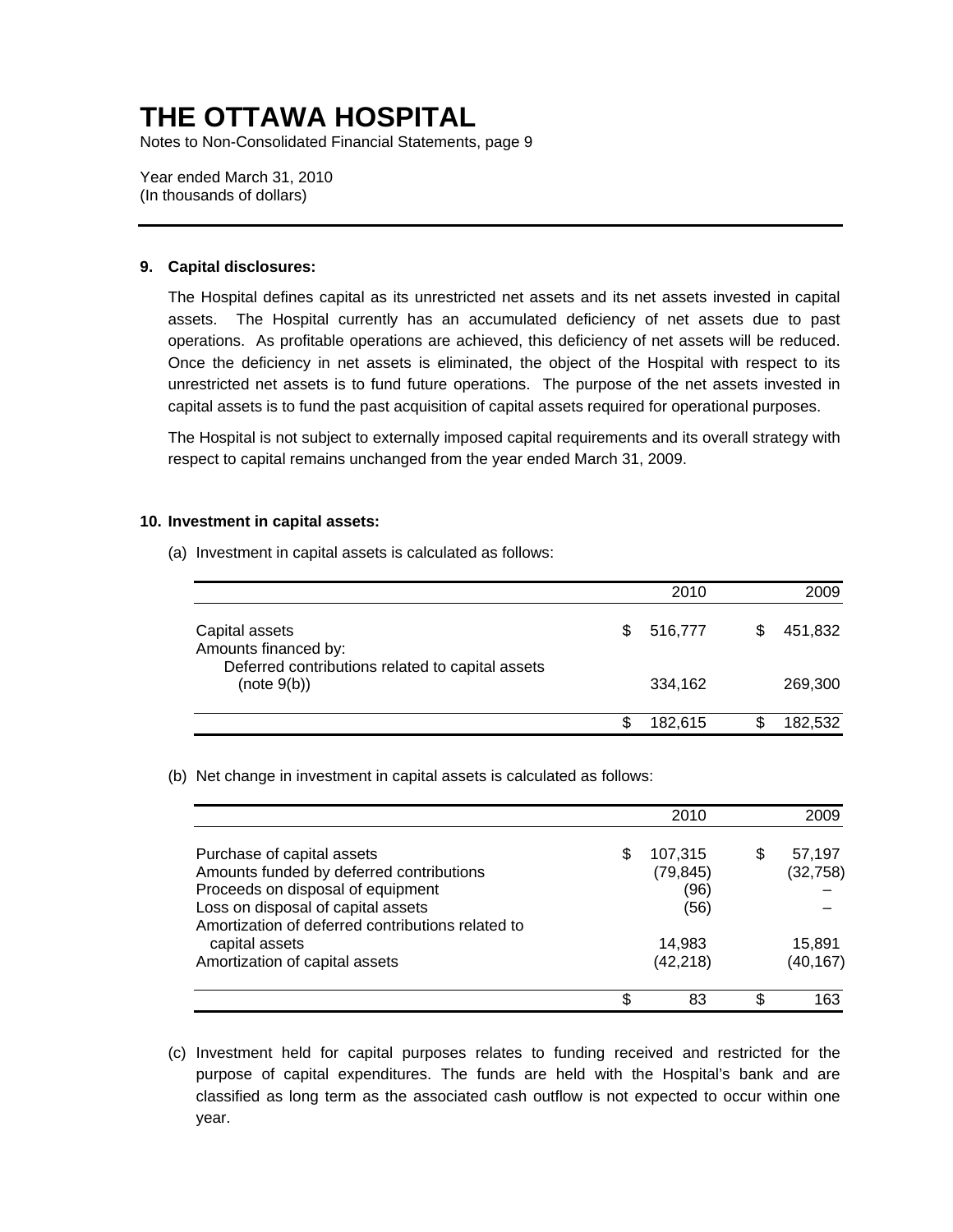Notes to Non-Consolidated Financial Statements, page 10

Year ended March 31, 2010 (In thousands of dollars)

#### **11. Pension plan:**

Substantially all of the employees of the Hospital are members of the Hospitals of Ontario Pension Plan (the "Plan"), which is a multi-employer defined benefit pension plan available to all eligible employees of the participating members of the Ontario Hospital Association. Contributions to the plan made during the year by the Hospital on behalf of its employees amounted to \$39,789 (2009 - \$37,351) and are included in the statement of operations.

Pension expense is based on Plan management's best estimates, in consultation with its actuaries, of the amount, required to provide a high level of assurance that benefits will be fully represented by fund assets at retirement, as provided by the Plan. The funding objective is for employer contributions to the Plan to remain a constant percentage of employees' contributions.

Variances between actuarial funding estimates and actual experience may be material and any differences are generally to be funded by the participating members. The most recent triennial actuarial valuation of the Plan as at December 31, 2006 indicates the plan is fully funded. The next actuarial evaluation is scheduled for August 2010 and actual results could vary.

### **12. Financial instruments:**

The carrying value of cash held in trust, accounts receivable, bank indebtedness, accounts payable and accrued liabilities and payable to Ottawa Hospital Residence Corporation approximates their fair value because of the relatively short period to maturity of the instruments.

The fair values of capital grants receivable and receivable from Royal Ottawa Health Care Group – vested benefits are not determinable as there are no fixed repayment terms.

The fair value of guarantees and letters of credit are based on fees currently charged for similar agreements or on the estimated cost to terminate them or otherwise settle the obligations with the counterparties at the reported borrowing date. In situations in which there is no market for these guarantees and they were issued without explicit costs, it is not practicable to determine their fair value with sufficient reliability. Unless otherwise noted, it is management's opinion that the Hospital is not subject to significant interest, currency, or credit risk arising from these instruments.

### *Credit risk*

Credit risk relates to the potential that one party to a financial instrument will fail to discharge an obligation and incur a financial loss. The Hospital is expose to credit risk on its accounts receivable.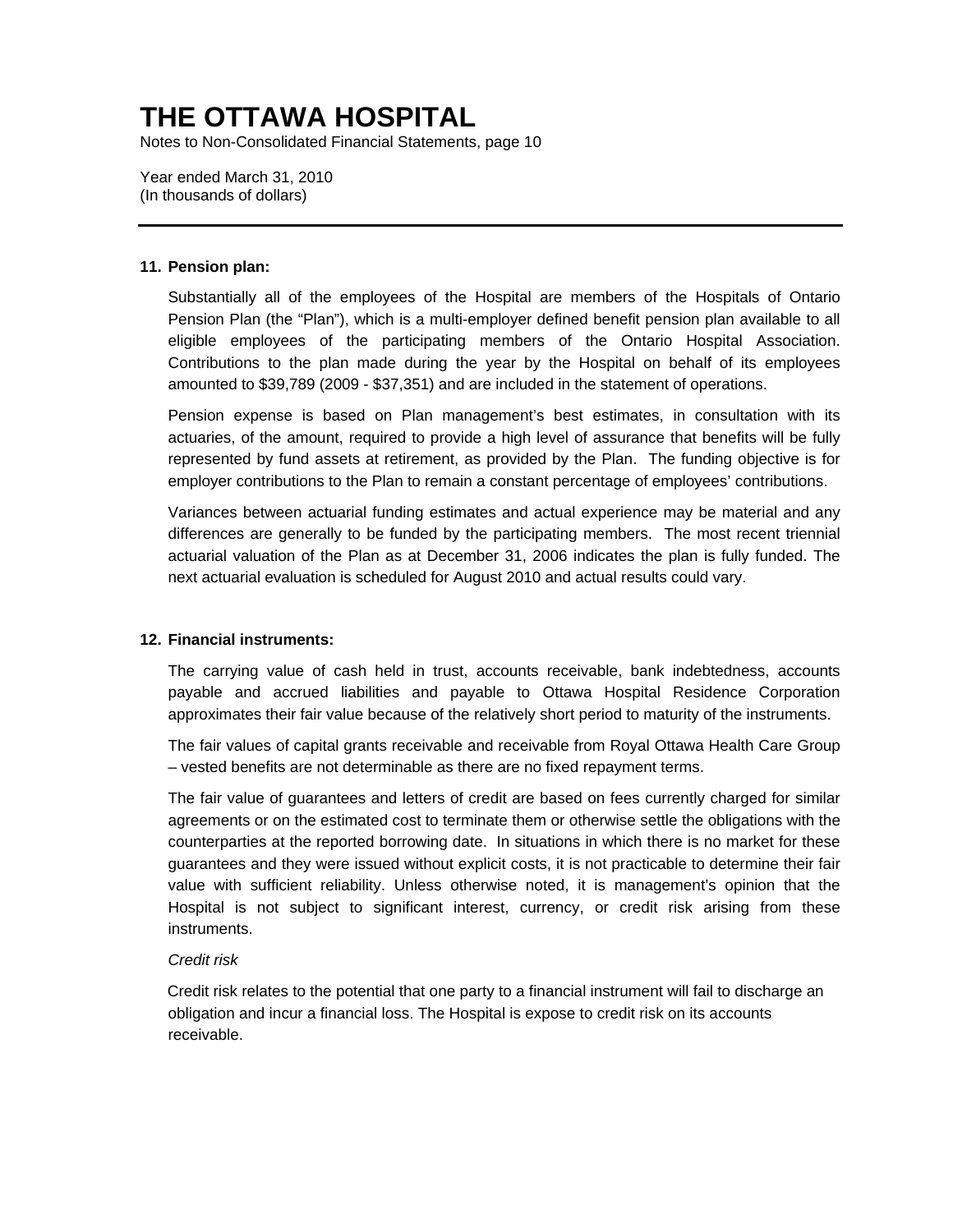Notes to Non-Consolidated Financial Statements, page 11

Year ended March 31, 2010 (In thousands of dollars)

#### **13. Related entities (continued):**

(a) The Ottawa Hospital Foundation (continued):

The Hospital has an economic interest in The Ottawa Hospital Foundation (the "Foundation"). The Foundation was established to raise, receive, maintain and manage funds to be distributed towards various programs and capital projects of the Hospital. During the year, the Hospital received \$13,831 (2009 - \$13,339) from the Foundation. As at March 31, 2010, the Hospital had a capital grant receivable from the Foundation amounting to \$8,028 (2009 - \$6,667). In addition, the Foundation donated gifts-in-kind to the Hospital, which were recorded by the Hospital at no value. The Hospital provides the Foundation with office premises without charge.

(b) Ottawa Hospital Research Institute:

The Hospital has an economic interest in the Ottawa Hospital Research Institute (the "Institute"). The Institute carries on and exclusively promotes scientific research and experimental development for the benefit of the general public. The Institute is a tax-exempt entity incorporated under the laws of Ontario.

As at March 31, 2010, the Hospital had a receivable from the Institute amounting to \$6,018 (2009 - \$1,033). The Hospital provided \$4,695 (2009 - \$4,913) of base funding in support of resources to the Institute during fiscal 2010. The Hospital also provided \$150 (2009 - \$150) for specific operating expenditures to the Institute. These amounts are recorded in supplies and other expense on the statement of operations.

(c) Auxiliaries:

The Hospital has an economic interest in the Ottawa Civic Hospital Auxiliary, the Riverside Hospital Auxiliary and the Friends of the Ottawa General Hospital (the "Auxiliaries") and the Rehabilitation Centre Volunteer Association. The object of the Auxiliaries is to raise and receive funds to be distributed towards various programs and capital projects of the Hospital and its related Foundations. The Auxiliaries are tax-exempt entities created under the laws of Ontario.

(d) The Ottawa Hospital Residence Corporation:

The Hospital exercises control over The Ottawa Hospital Residence Corporation (the "Corporation"), a tax-exempt entity without share capital incorporated under the laws of Ontario providing residences to the interns and residents of the Hospital. The amount payable to the Corporation, amounting to \$3,656 (2009 - \$1,929), is subject to an interest rate of prime minus 1.85%, is due on demand and has no fixed terms of repayment.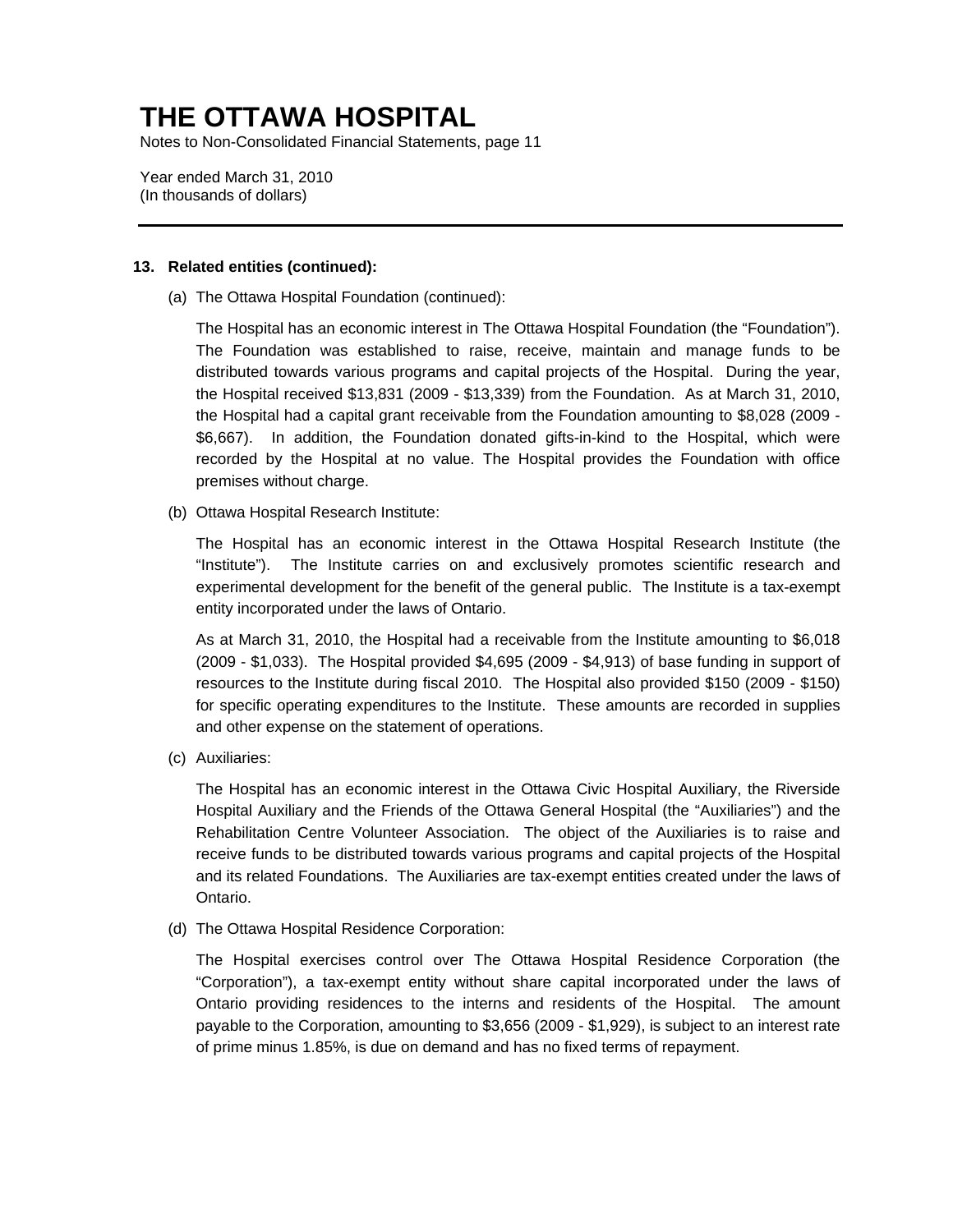Notes to Non-Consolidated Financial Statements, page 12

Year ended March 31, 2010 (In thousands of dollars)

#### **13. Related entities (continued):**

(d) The Ottawa Hospital Residence Corporation (continued):

The assets, liabilities and results of operations for the Corporation for the year ended December 31 is as follows:

|                                                                  | 2009                 | 2008                 |
|------------------------------------------------------------------|----------------------|----------------------|
| Financial position:                                              |                      |                      |
| <b>Total assets</b>                                              | \$<br>5,671          | \$<br>6,218          |
| <b>Total liabilities</b><br>Net assets                           | \$<br>149<br>5,522   | \$<br>96<br>6,122    |
|                                                                  | \$<br>5,671          | \$<br>6,218          |
| Results of operations:<br>Total revenue<br><b>Total expenses</b> | \$<br>2,883<br>1,483 | \$<br>2,837<br>1,341 |
| Excess of revenue over expenses                                  | \$<br>1,400          | \$<br>1,496          |

#### (e) University of Ottawa Heart Institute:

The Hospital exercises control over the University of Ottawa Heart Institute, a tax-exempt charity, incorporated under the laws of Ontario.

The University of Ottawa Heart Institute provides cardiac services to the patients of the Hospital. Pursuant to the Public Hospitals Act, the Hospital is ultimately responsible for the health care of patients and, all patients at the University of Ottawa Heart Institute are acknowledged to be patients of the Hospital.

The business relationship between the Hospital and the University of Ottawa Heart Institute is governed by a service agreement pursuant to which clinical and administrative support is provided at fair market value, and premises provided at no charge by the Hospital.

The intent of the service agreement is that any deficit incurred by either party shall be managed by the party incurring the deficit. The Heart Institute has an accumulated unrestricted net asset deficiency of \$10,474 at March 31, 2010 (2009 - \$11,322).

As at March 31, 2010, the Hospital had a receivable from the Heart Institute amounting to \$8,529 (2009 - \$5,673), bearing interest at prime. This receivable has no fixed terms of repayment.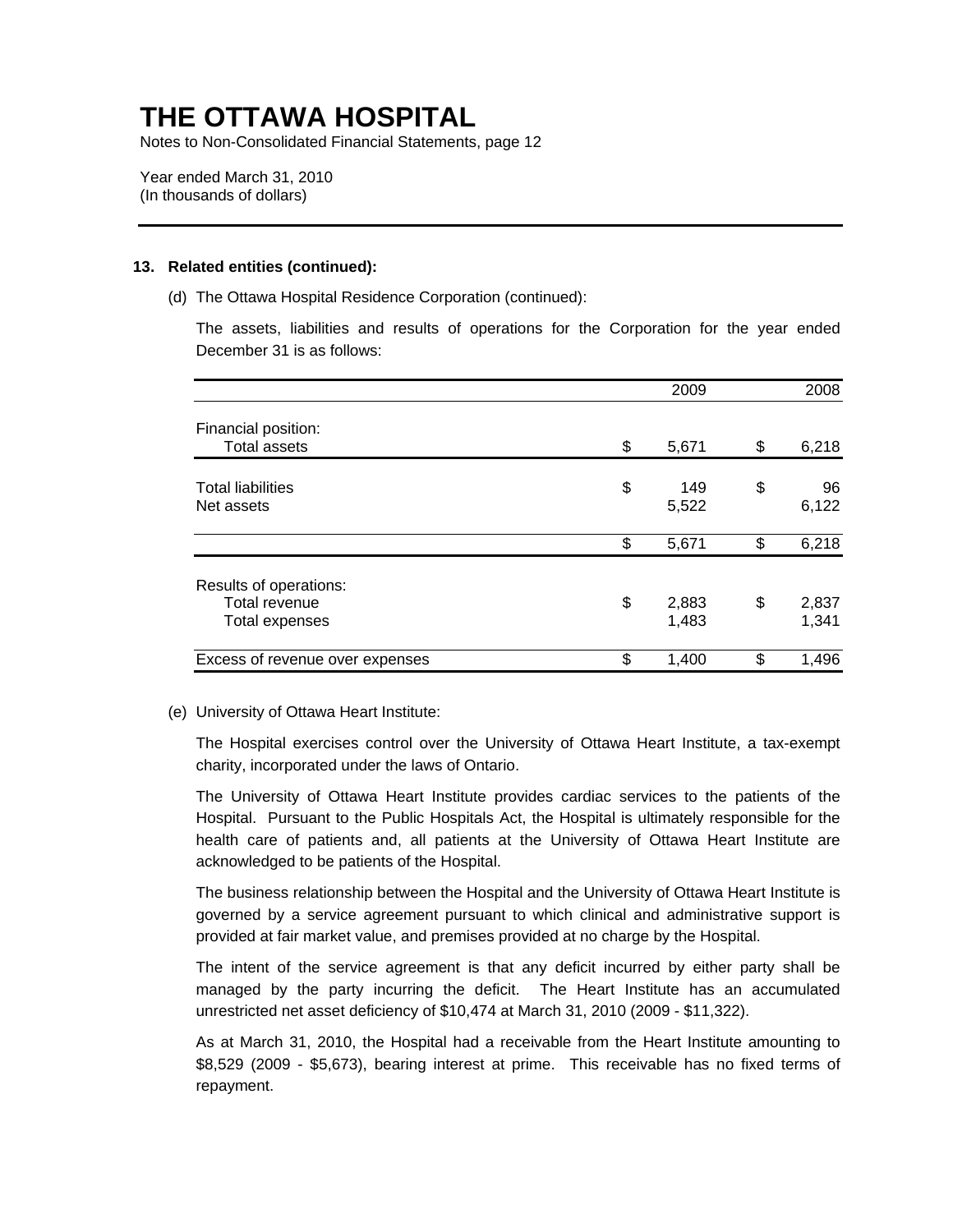Notes to Non-Consolidated Financial Statements, page 13

Year ended March 31, 2010 (In thousands of dollars)

#### **13. Related entities (continued):**

(e) University of Ottawa Heart Institute (continued):

The assets, liabilities and results of operations for the University of Ottawa Heart Institute for the year ended March 31 is as follows:

|                                                                  | 2010                     | 2009                     |
|------------------------------------------------------------------|--------------------------|--------------------------|
| Financial position:                                              |                          |                          |
| <b>Total assets</b>                                              | \$<br>68,893             | \$<br>65,384             |
| <b>Total liabilities</b><br>Deficiency in net assets             | \$<br>67,141<br>1,752    | \$<br>65,579<br>(195)    |
|                                                                  | \$<br>68,893             | \$<br>65,384             |
| Results of operations:<br>Total revenue<br><b>Total expenses</b> | \$<br>149,117<br>147,170 | \$<br>139,006<br>138,981 |
| Excess of revenue over expenses                                  | \$<br>1,947              | \$<br>25                 |

(f) Hospital Food Services – Ontario Inc. and Ottawa Regional Hospital Linen Services Incorporated:

The Hospital is a founding member of Hospital Food Services – Ontario Inc. ("HFS") and of the Ottawa Regional Hospital Linen Services Incorporated ("ORHLS"). HFS and ORHLS were established to provide food and laundry services, respectively to member hospitals on a cost of service basis.

At March 31, 2009, the Hospital had an economic interest of \$3,604 (2009 - \$3,023) of total net assets of \$5,883 (2009 - \$4,617) of HFS. The corresponding interest in ORHLS was \$5,788 (2009 - \$5,356) of total net assets of \$10,229 (2009 - \$9,525).

For the year ended March 31, 2010, the Hospital provided \$1,235 (2009 - \$1,184) to HFS for food services and \$8,159 (2009 - \$7,561) to ORHLS for linen services. These amounts have been included in Supplies and Other on the Statement of Operations.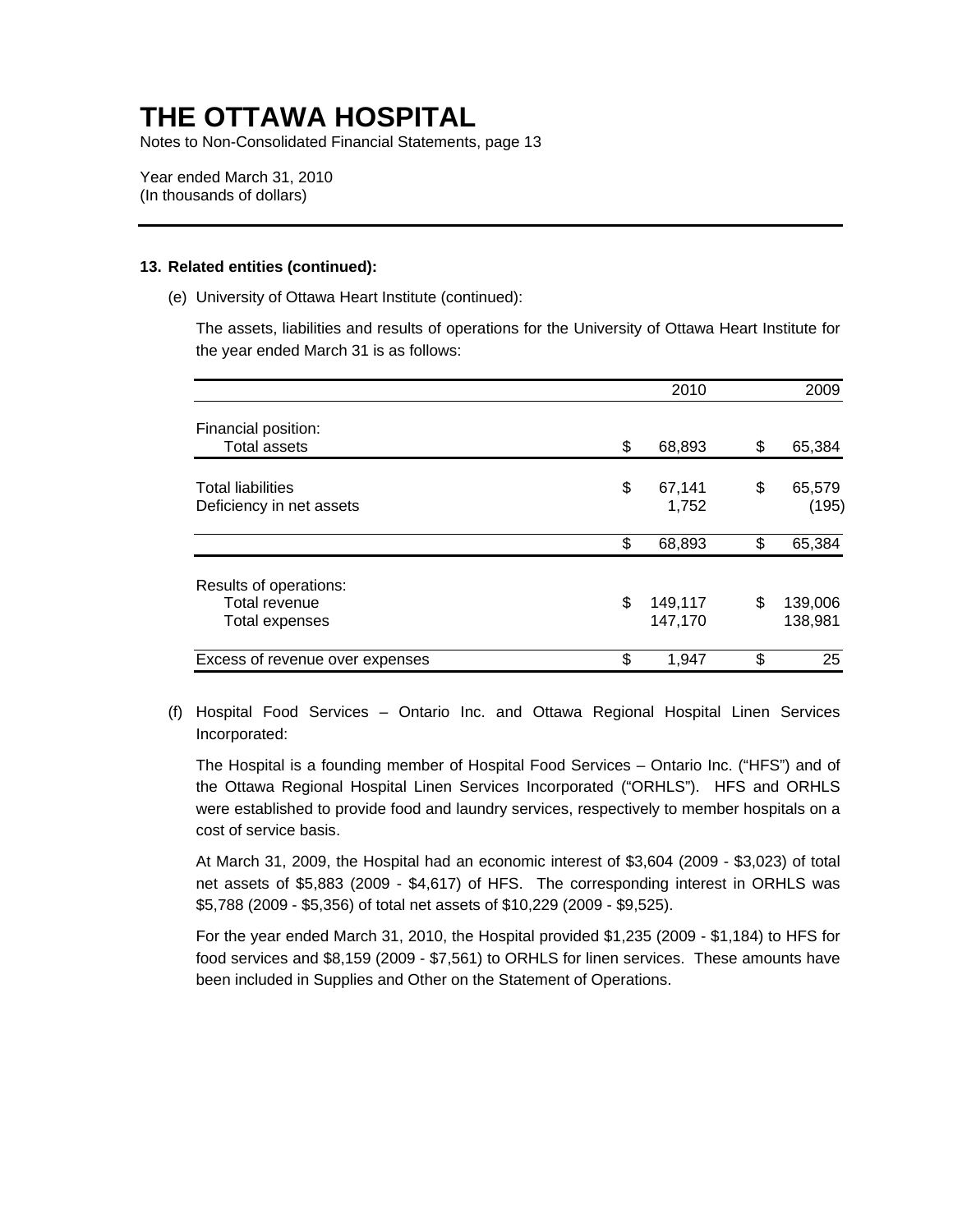Notes to Non-Consolidated Financial Statements, page 14

Year ended March 31, 2010 (In thousands of dollars)

### **13. Related entities (continued):**

(g) Eastern Ontario Regional Laboratory Association Inc.:

The Hospital is a founding member of Eastern Ontario Regional Laboratory Association Inc. ("EORLA"). EORLA was established to provide specialized laboratory services to the 16 member hospitals on a cost of service basis.

The Hospital entered into a contract with the Ministry of Health and Long-term Care of Ontario to construct a regional laboratory, including investment in capital equipment. As at March 31, 2009, The Hospital had completed the project, at a total cost of \$25,376, of which \$7,834 (2009 - \$7,834) is to be funded by EORLA. In return for this capital investment, EORLA will be permitted to occupy the premises, under the provisions set out in the member Site Use Agreements.

As at March 31, 2010, the Hospital had a capital grant receivable from EORLA in the amount of \$7,834 (2009 - \$8,708) and an operational payable of \$210 (2009 - \$137 receivable).

|                                          | 2010        | 2009     |
|------------------------------------------|-------------|----------|
| Short term investments                   | \$<br>(448) | \$<br>16 |
| Accounts receivable                      | (9,941)     | 3,106    |
| Inventories                              | (1,073)     | 51       |
| Prepaid expenses                         | (526)       | (200)    |
| Cash held in trust                       | (2, 722)    | (2, 594) |
| Accounts payable and accrued liabilities | 2,405       | 11,982   |
| Net change in non-cash working capital   | (12, 305)   | 12,361   |

### **14. Net change in non-cash working capital:**

### **15. Commitments, contingencies and guarantees:**

(a) The nature of the Hospital's activities is such that there is usually litigation pending or in prospect at any time. With respect to claims at March 31, 2010, management believes the Hospital has valid defenses and appropriate insurance coverage in place. In the event any claims are successful, management believes that such claims are not expected to have a material effect on the Hospital's financial position.